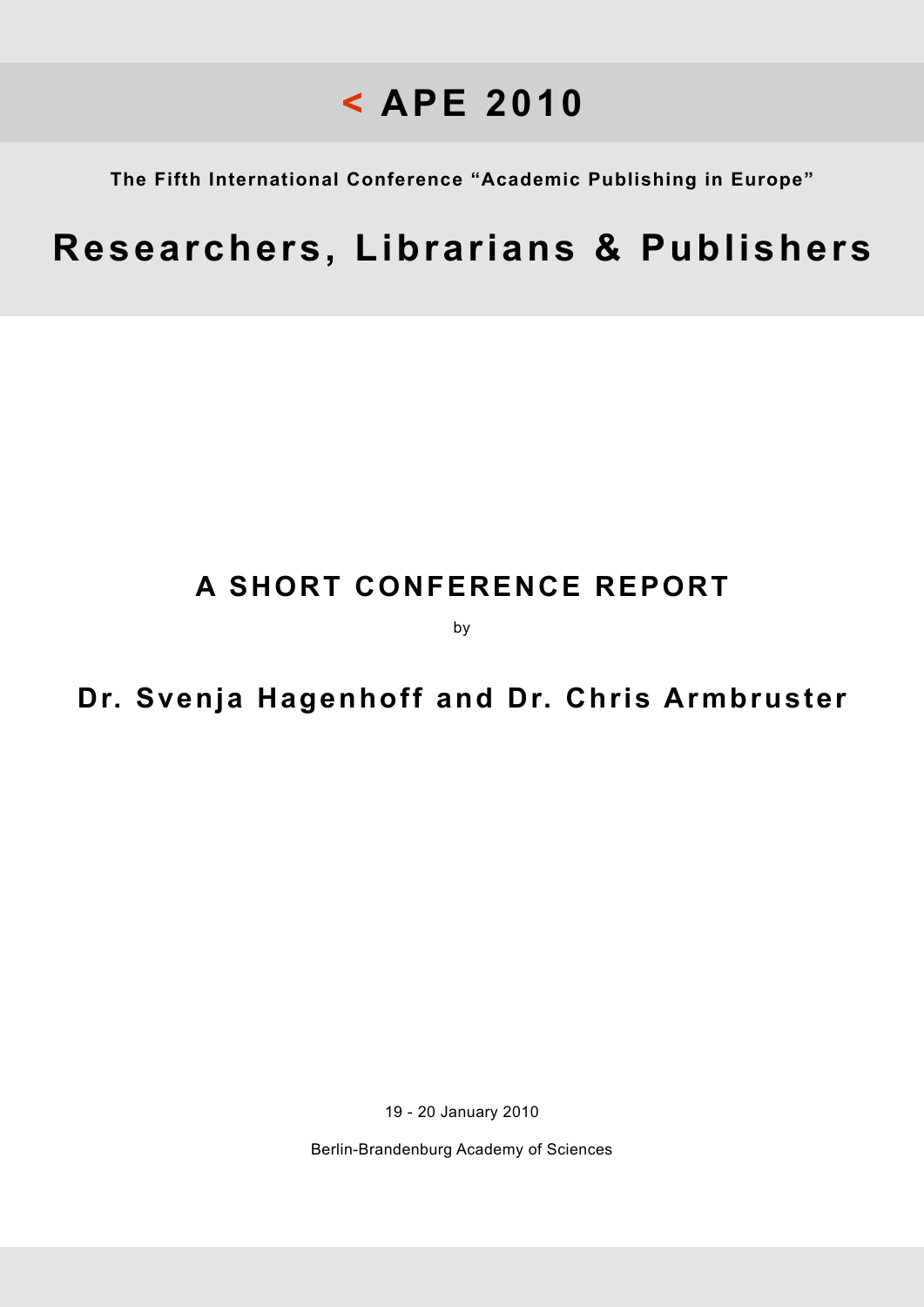# **Sponsors of < APE 2010**

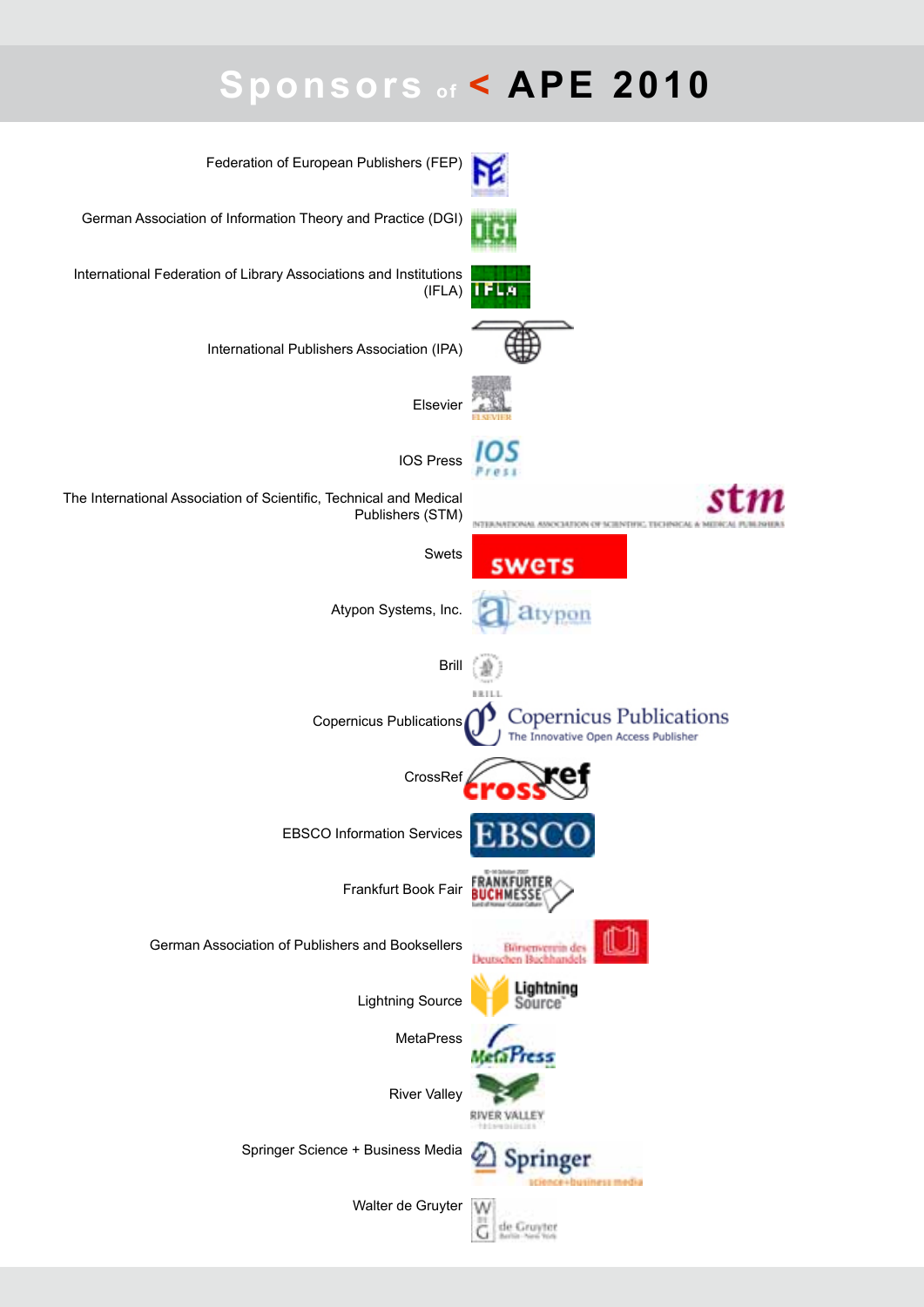#### **Academic Publishing in Europe: Researchers, Librarians and Publishers**

19-20 January 2010 preceded by the Education and Training Course: Information Competence on 18 January 2010 Berlin-Brandenburg Academy of Sciences A Short Conference Report by Dr. Chris Armbruster and Dr. Svenja Hagenhoff

#### **Welcome and Opening Addresses**

Dr. Karl-Peter Winters (German Association of Publishers and Booksellers, Frankfurt) opened the Fifth International Conference on Academic Publishing in Europe (APE 2009) "Researchers, Librarians and Publishers." Dr. Winters highlighted that 2009 was yet another important year in the transition to digital publishing, with the topics of reading devices and content carriers gaining more and more importance.

The Kindle reading device, for example, was launched by Amazon and in December 2009 Amazon US sold more eBooks than printed books for the first time. Another example is Google Books, a content carrier, which continuously accumulates new and already printed content. Book publishers, and German book publishers in particular, are called upon to work hard to prevent content from becoming subordinate to digital carriers and devices, with companies like Amazon and Google achieving a monopoly (or, at least, oligopoly) over the distribution of books.

Dr. Winters indicated that he hoped that the libreka! portal of the German publishers could serve as a model for publishers to distribute content independently.

In his **opening remarks** Professor Michael Mabe (CEO, International Association of STM Publishers, The Hague and Oxford) welcomed all participants. He highlighted how the ongoing digital transition had moved the issue of copyright to the centre of the debate (e.g. Google Book settlement) and how it has also contributed to the vigorous debate on the issue of open access to scholarly literature, with the Scholarly Publishing Round Table in the United States as the most recent effort of finding a sustainable solution.

In his **opening keynote,** Professor Dr. Matthias Kleiner (President, German Research Foundation (DFG), Bonn) spoke about the theme *In the Interest of Science - The Priority Initiative "Digital Information" of the Alliance Partner Organisations.* The priority initiative shows that German research funders and organisations are assuming an active role in designing and shaping the digital information infrastructure. Six areas are of particularly importance: national licensing deals, open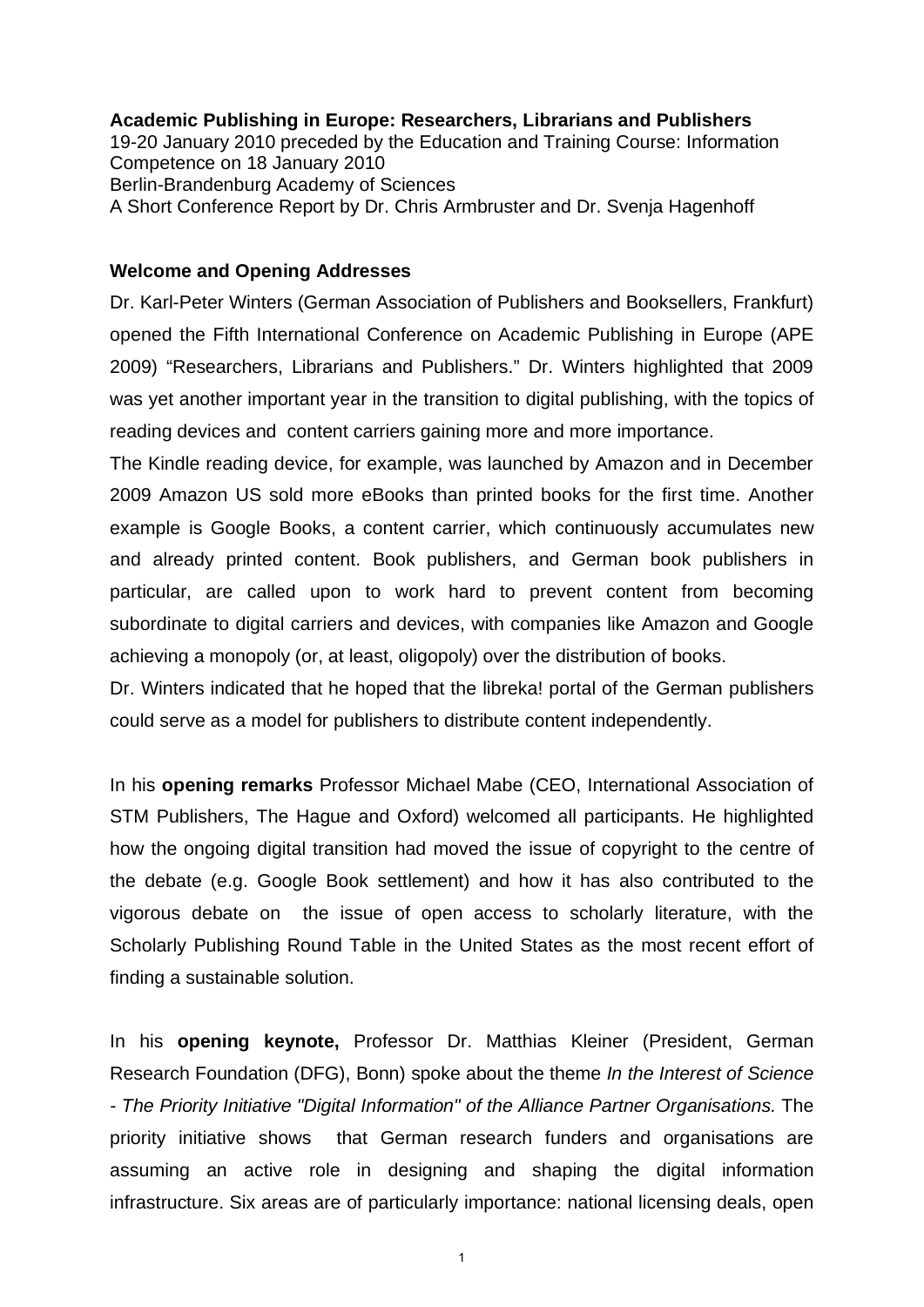access, national hosting strategy, research data, legal frameworks, and virtual research environments. Professor Kleiner stressed that the digital revolution has changed the basic conditions of scientific research, including fields that hitherto had not comprehensively embraced this revolution like the humanities. Moreover, digital technologies have had a high impact, not least because of the time-space compression that has made research a global affair and, data storage an imperative. It has also amplified trends like metric research evaluation and enabled innovations such as open peer review.

According to a careful evaluation of the new environment and the co-ordination of further development is required now, hence the Alliance Initiative. For example, a national infrastructure is required for collecting and storing raw data for subsequent (re-)use by researchers and third parties, while the scholarly communities must cooperate to systematically design the standards and rules for storage and (re-)use. The role of the Alliance is to steer such processes in the interest of science. Occasionally, this may imply a critical approach, for example towards the proliferating practice of reducing a scientist to the measured impact of the journals the work was published in. The Alliance would be interested in developing alternative measures of performance and impact.

In the **second keynote,** Professor Dr. Andreas Dengel (Scientific Director, German Research Centre for Artificial Intelligence (DFKI), Kaiserslautern) talked about *The Semantic Desktop - Supplementing a User's Memory.* He highlighted that human's knowledge is associative and that principles of organising information (e.g. folder hierarchies) correspond to subjective concepts of the world (semiotic triangle). Therefore knowledge workers spent a lot of time searching information that is already available somewhere in the company. A vivid information butler is needed which supports information demands in a more intelligent way. The butler is based on semantic web technology and is able to link information from different sources like emails, files, calendar entries by categorizing pieces of information automatically. On the basis of a vocabulary network (e.g. following different w-dimensions: who, why, what, where) and on the basis of the users interactions and feedbacks the butler is able to learn mental concepts, which allow the tool to categorize information to different dimensions or aspects. All information that is potentially needed for a certain task which for example is expressed in a keyword search query will be presented.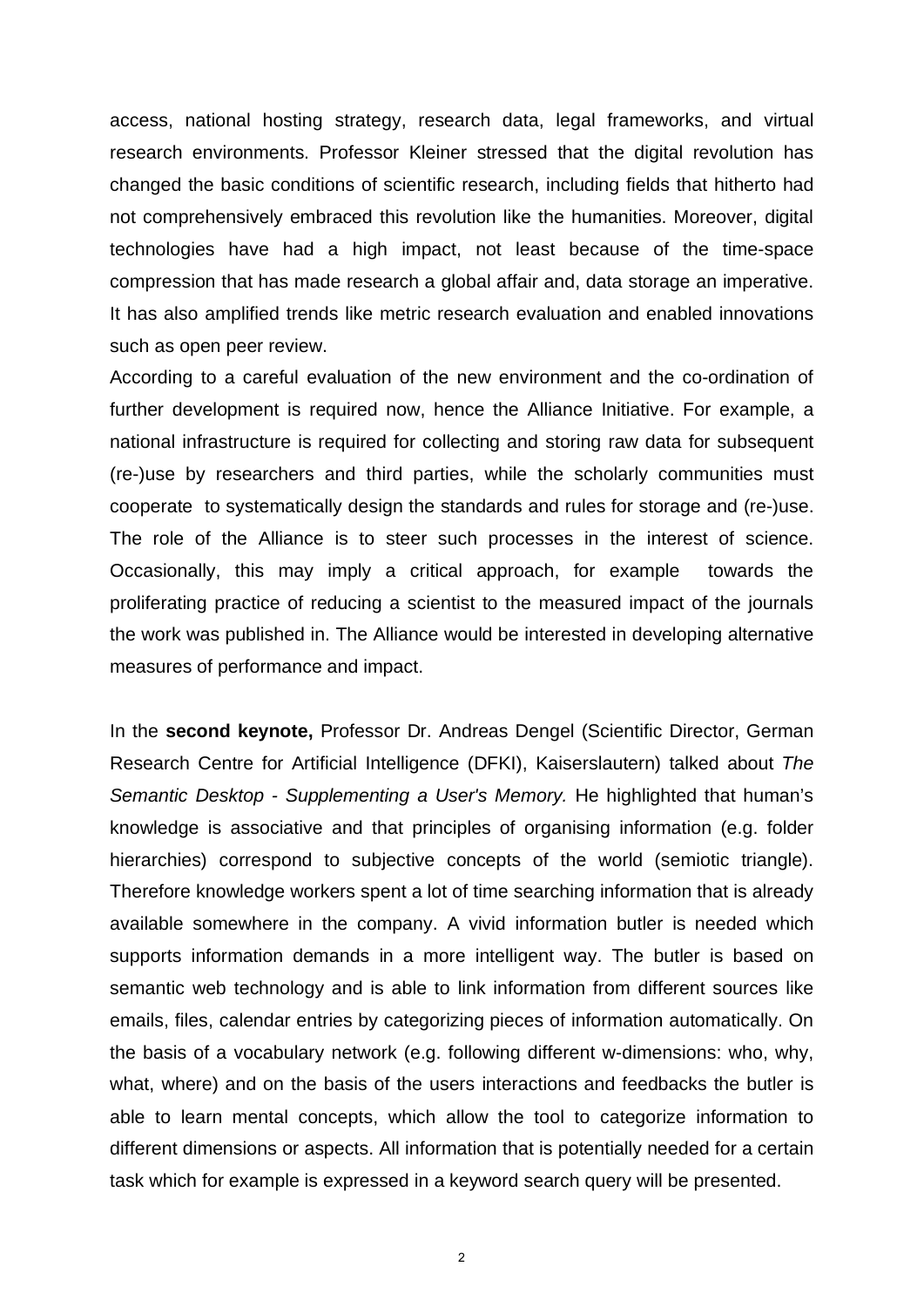The first session, **Research,** was chaired by Dr. Salvatore Mele (CERN, Geneva), and he highlighted that stakeholders in the realm of scientific information need to consider, firstly, what researchers need and expect; secondly, how they organise their work; and, thirdly, how they would prefer to disseminate their output to reach their community.

**Dr. Ingrid Wünning Tschol** (Head of Science, Robert Bosch Foundation, Stuttgart) spoke about *What the Researchers and Those who fund Them expect from the Library / Publisher Today and in the Future*. She emphasized that funders have become a more interested and important player in scholarly publishing. Firstly, funders, in the interest of fair and transparent decisions, consider the publishing record and impact of applicants. Consequently, this makes them interested in better tools for quality control in publishing, for example, the detection of fraud, new forms of Meta peer review and more accurate measures of impact. Secondly, funders recognize that the evolution and expansion of scientific information poses significant challenges to research and publishers. Of course, authors want more readers, and for readers to find their publications more easily, but funders also would like to secure an improved impact of funded research and thus new tools for meta-discovery are required.

According to Dr. Wünning Tschol, funders are overall developing a systematic approach to publishing that comprises the following expectations: a reliable quality filter, the competent selection of topics, open access, the retention of copyright in the scholarly system, long-term preservation of data, and text and data mining capabilities.

**Dr. Michael Jubb** (Director, Research Information Network (RIN), London) summarised findings of a study conducted by the RIN in his presentation on *Using and Communicating Knowledge: a Researcher*. Dr. Jubb indicated that research processes differ even in apparently similar areas of work, which would mean that domain-specific and specialist information services would be important and preferred. Yet, he diagnosed a skills gap with regard to discovery of and access to information, with researchers displaying a lack of concern about the limitations of generic search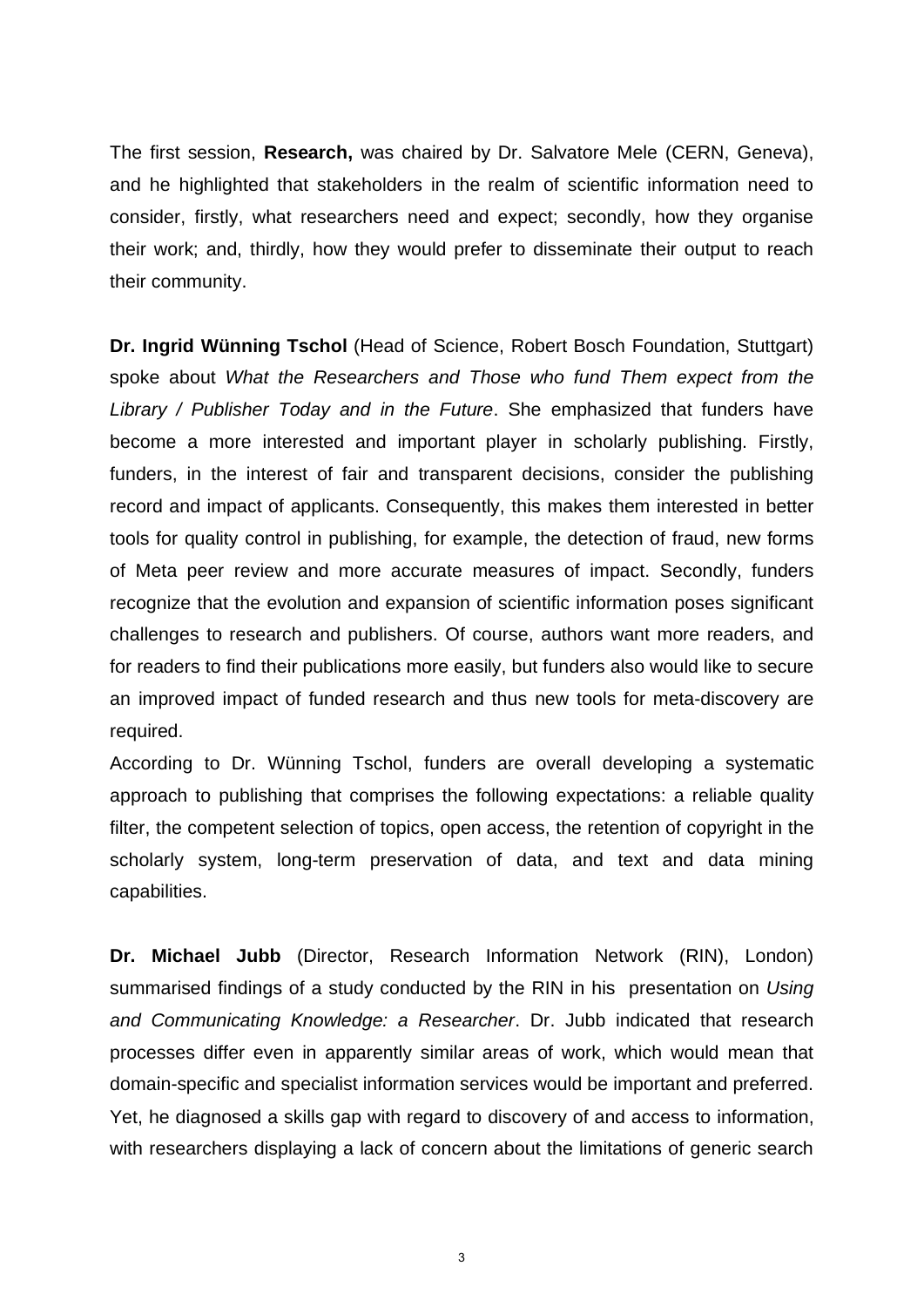engines as well as a 'find-like-stick' behaviour towards resources, often enough based on informal recommendations only.

Researchers are producers of data. Moreover, they spend much of their time searching for, gathering, organising, and analysing data. But sharing produced data is not a primary objective. The assumption seems to be that data have no intrinsic meaning until analysed, interpreted, described, and coupled with a belief that only scholars have the knowledge necessary to take care of their data locally. Moreover, there seems to be low trust of data produced by others. Obviously, scholars' attitudes and behaviours towards research data are not always what funders and institutions think they should be.

As regards publishing, barriers to full text access are of concern, but scholars are very much more concerned where and when their work appears. The key motivations are to register a knowledge claim, maximise dissemination, and obtain peer recognition. Publications are seen as measures of performance, but again, there are disciplinary differences: while the humanities still prefer monographs, conference proceedings in engineering and computer science are favoured. In all disciplines the importance of journal articles has increased within the last years. By contrast, new technologies such as blogs and wikis as well as post-publication comments are seldomly used. . The presence of scholars in the so-called Web 2.0 is rather limited.

**Prof. Dr. Robin Batterham** (Former Chief Scientist of Australia, President of the Australian Academy of Technological Sciences and Engineering, Group Chief Scientist, Rio Tinto Limited, Melbourne) presented *An Australian Perspective on Academic Publishing.* In a perspective from 'down under', he alerted listeners to the undeniable shift among the centres of research, with an increasing number of centres of excellence being located in China and India. When correlating scientific impact with GDP, then investments in India, China and the US are most profitable, more than twice as profitable than in Europe. That said, in some research areas Europe is still competitive, though on balance the Pacific region is gaining weight.

In this context, the funding for universities in Australia was doubled from 1999 to 2005. Part of the deal was that the funding would be targeted according to research assessment measures and that the commercialization of research results would be pushed. Researchers have thus had to adopt a model of heightened accountability. With hindsight, metric measurement and competitive funding have largely contributed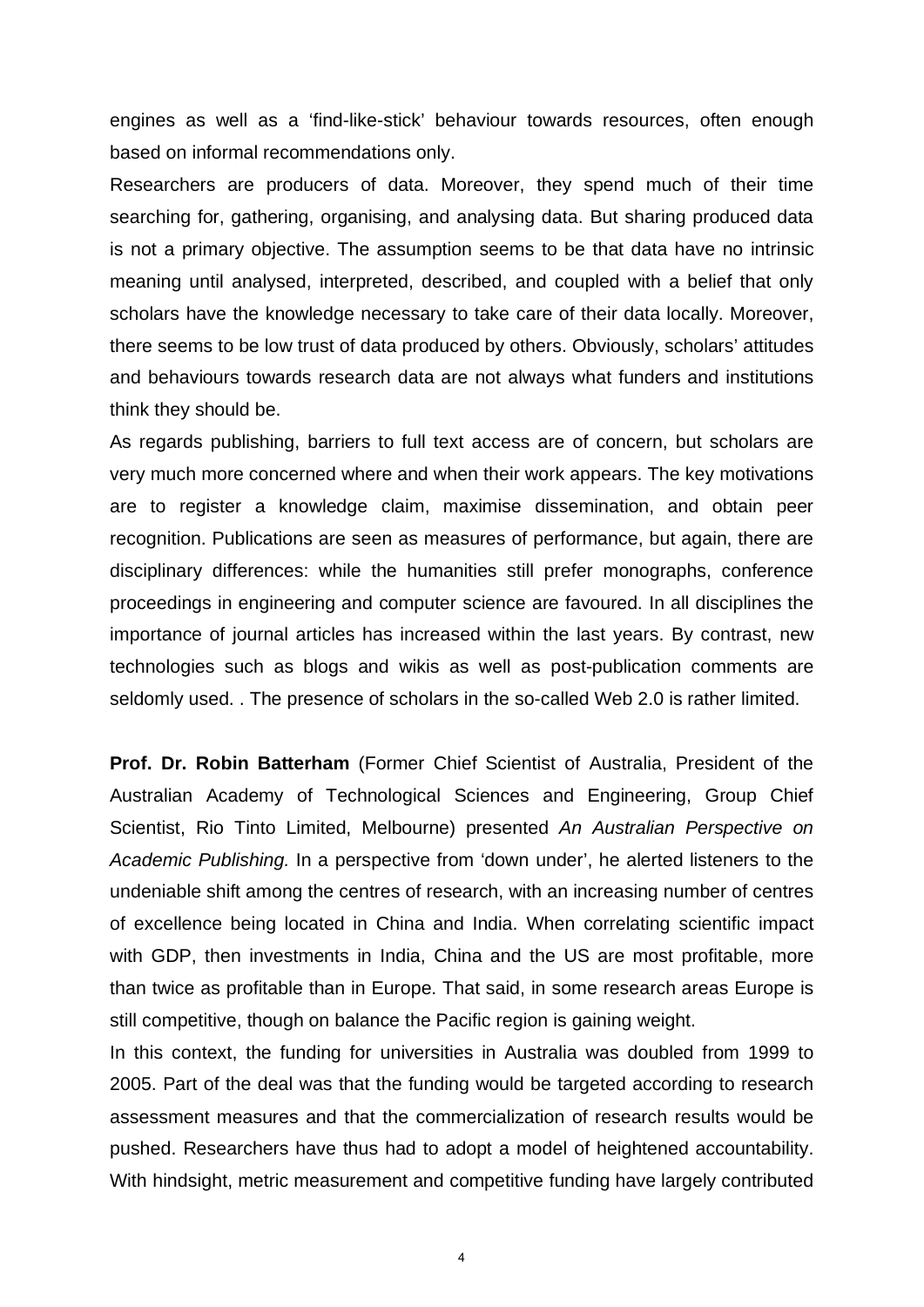to the intended outcome, while the emphasis on commercialization through patents and copyright (IPR) has been exaggerated and counterproductive.

The **APE Lecture** was delivered by **Professor Dr. Stefan Gradmann** (President, German Society for Information Science and Information Practice (DGI), Humboldt-University-zu-Berlin). Speaking about *Building Blocks of the future Scholarly Web: Beyond and far beyond,* Professor Gradmann stressed that in the digital world the publishing value chain did not change much other than that traditional tasks such as writing, reviewing, printing, storing, classifying, annotating are now being supported by digital tools and techniques. Hence, the central information object is still the traditional text, albeit transformed into a PDF. However, digitization enables a triple paradigm shift. Firstly, the determination of functions based on traditional cultural techniques will decrease. Secondly, the linear / circular functional paradigm will undergo disintegration. Thirdly, the monolithic document notion will erode in hypertextual paradigms which have fuzzy margins.

The evolution of the notion of a 'document' will follow three paradigms, possibly interlocking, but at least not mutually exclusive. "Document is form": An electronic document is a data set organized in a stable structure associated with formatting rules that allow it to be read both by its designer and its readers. "Document is sign": an electronic document is a text whose elements can potentially be analysed by a knowledge system in view of its exploitation by a competent reader. "Document is medium": An electronic document is a trace of social relations reconstructed by computer systems. This process of document evolution is the topic of a research group in France (RTP-DOC, Roger T. Pédauque) which is concerned with the deconstruction of the document notion in digital, distributed settings.

The panel discussion **Google & Friends: The New World of Digital Libraries. Questions and Implications** was chaired by Jens Bammel (Secretary General, International Publishers Association (IPA), Geneva). The panellists were Professor Dr. Stefan Gradmann (President DGI and Humboldt-University-zu-Berlin), Christine de Mazières (Syndicat national de l'Édition (SNE), Paris), Mark Seeley (Senior Vice President & General Counsel, Elsevier, Burlington, MA), Dr. Christian Sprang (Legal Counsel, German Association of Publishers and Booksellers (Börsenverein), Frankfurt), and Santiago de la Mora (Director, Print Content Partnerships, EMEA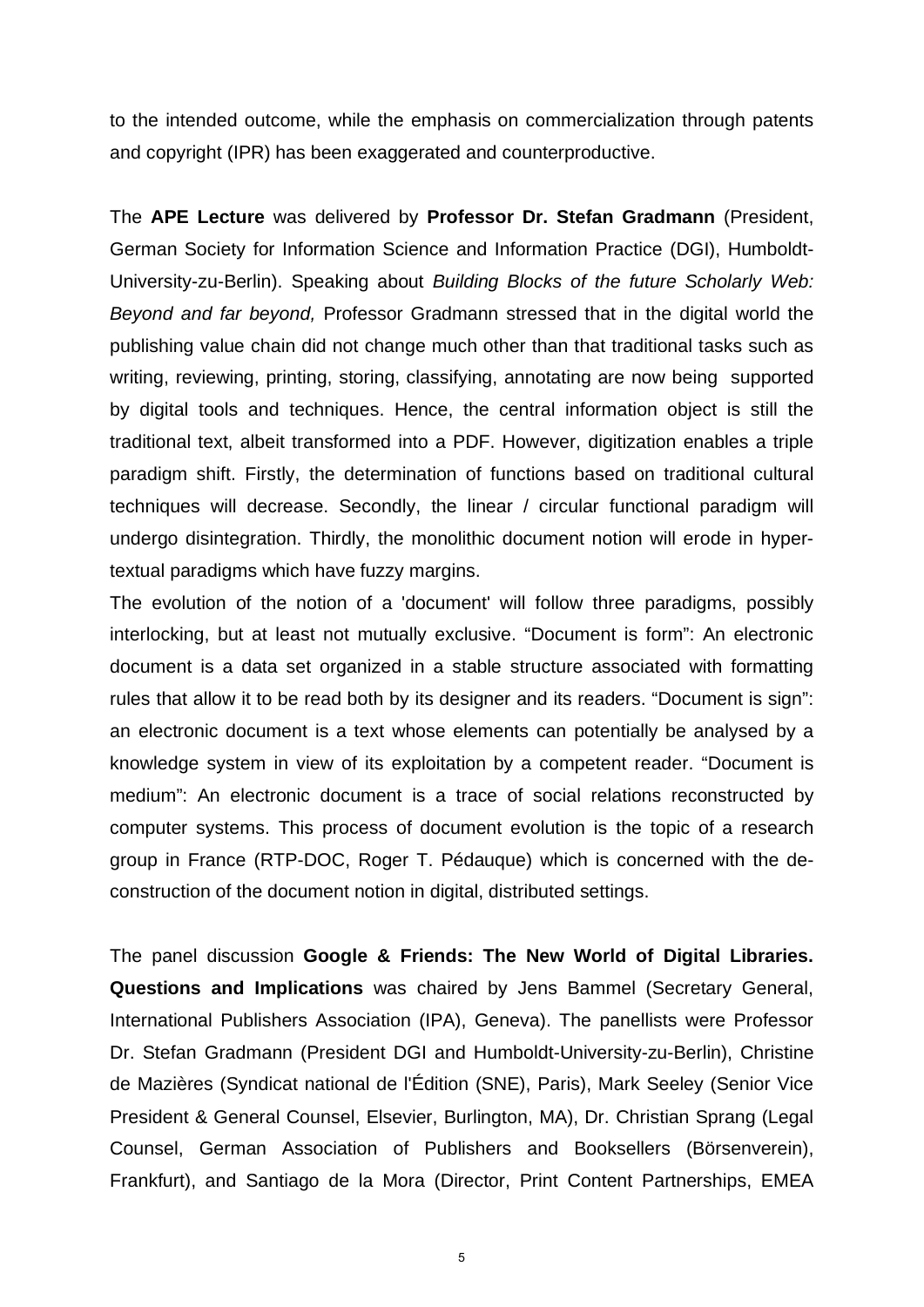,Google, UK). Google reported that the scanning and indexing of books is on course and that the proposed settlement, though not ideal, was also acceptable as a way forward. However, the publishers' representatives were unsatisfied. . Mr. Seely pointed out that the litigation was expensive and uncertain for publishers. Dr. Sprang indicated that German publishers would prefer if none of their books were indexed by Google. Ms. de Mazières recounted that a French court had found Google to be in violation of copyright. Prof. Gradmann credited Google for digitizing books on a large scale, but noted that national copyright legislation was out of step with the digital revolution. Overall, publishers thought it is more complicated for them to stay in control of their books' copyright because the opt-out approach is less practicable, and because it is difficult to determine, which book is under which settlement. Moreover, the American idea of copyright is not the same as the European one, which focuses on the author's right to decide who is allowed to publish his/her content, while the American approach focuses on economic aspects of the content's utilization .

A particularly controversial topic of discussion was the possible dominance of Google as content carrier. Fear was expressed that Google would become a monopolist. Further, the nature of the contract between Google and the participating libraries was queried because it seemed unclear to publishers if anyone else would be allowed to digitize a certain book again since Google seems to have reserved commercial usage exclusively for Google. Mr de la Mora explained that Google was claiming no such exclusivity.

In a proposed ten-year outlook on the relationship between Google and Friends rather different statements were given:

- Any user in the world should be able to find all kind of books. Every book should be kept alive;
- Users have access to all books, and a more balanced relationship between Google and the other stakeholders should be envisaged as all parties need each other;
- Google will be in a dominant position;
- The emergence of a monopoly (or oligopoly) must be prevented, but neither legal nor political approaches are likely to be a good means.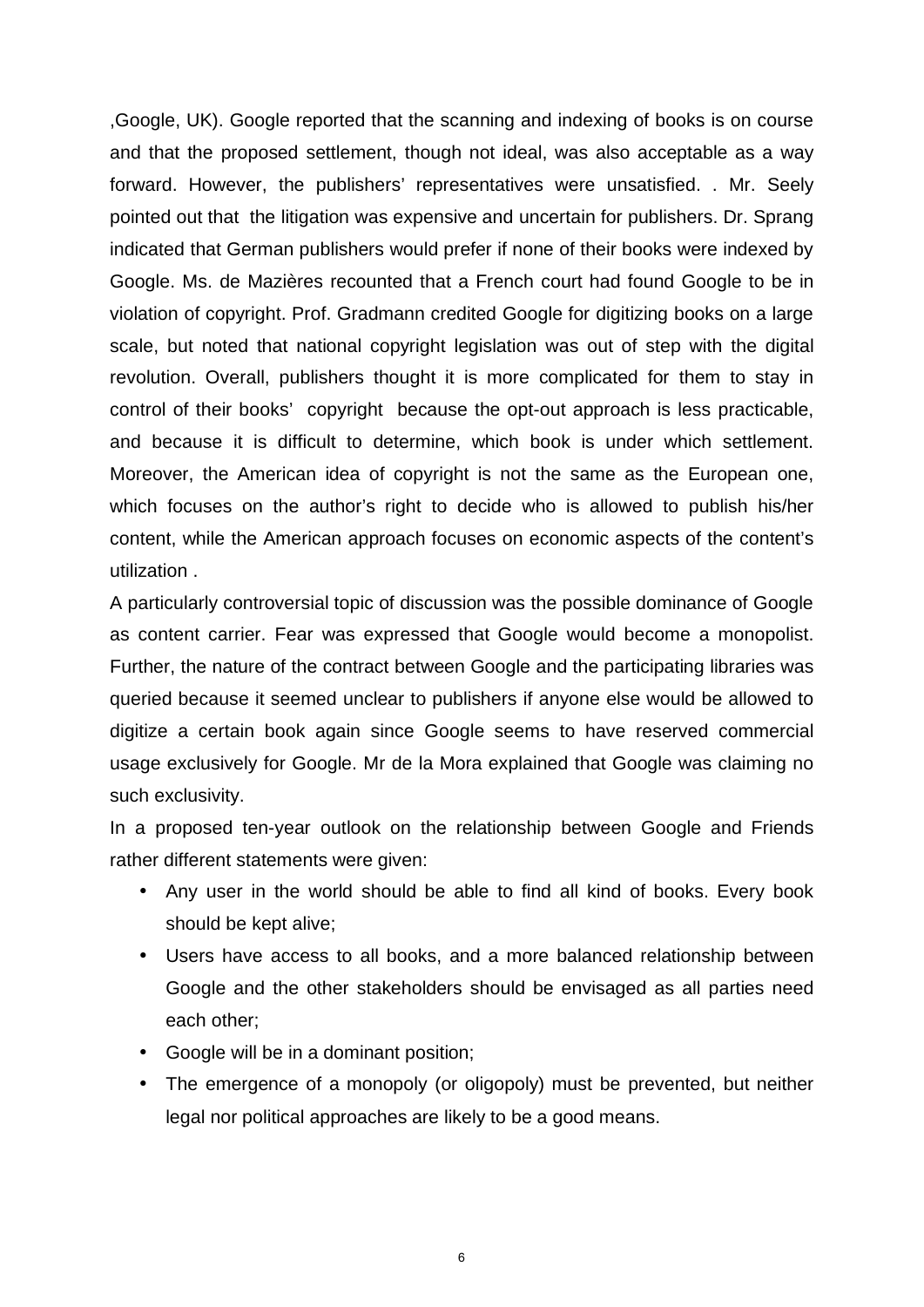The second conference day commenced with the session **Content Innovation.** The chair Eefke Smit (Director, Standards and Technology, International Association of STM Publishers, Amsterdam) emphasized that the traditional research paper is increasingly published and presented online in an enhanced manner, enhancing knowledge discovery.

**IJsbrand Jan Aalbersberg** (Vice President, Innovation and Product Development, Elsevier, Amsterdam) reported on *Elsevier's Article of the Future.* He started by explaining why and how it is necessary to rethink the presentation of articles on the web. For example, readers have different interests: some are interested in the topic, others are interested in the method. Hence, a task-oriented view on the material should be supported. Elsevier is developing a tabbed view for quick support of different interests. The published article is deconstructed into its different parts such as abstract, figures, research highlights, each of which has its own tab. Add-ons are also integrated, such as real time reference analysis or audio and video contributions. The developer team also tried to implement clickable figures as table of content substitute, but that feature was too difficult to develop. First user surveys were mostly positive – particularly for navigable results, article highlights and figure thumbnails. However, the enhancements do imply more work for the authors. Also, linear reading remains desirable on occasion.

**Dan Pollock** (Associate Director, Nature.com, London) gave a presentation on *Latest Developments in Nature.com.* He described efforts that improve the platform incrementally and make content more easily discoverable. Efforts centre on deconstructing the journal, article and article section in an effort to create a more user-centric design. Examples are a modular article view or an improved search function.

Nature.com is also being adapted to mobile devices. The adoption rate of mobile internet devices has been outpacing the earlier rate of desktop adoption. Reading behaviour with mobile devices is different, with more skimming, but papers mazy be saved for later perusal. Nature.com is also seeking to improve the desktop experience by creating a scholarly workbench into which content and people (networks) are integrated.

**Richard Kidd** (Manager, Editorial Production Systems. Royal Society of Chemistry, Cambridge) *reported* on *Project Prospect, Semantic Publishing in Chemistry - Linking through Standards.* He explained that with the help of semantic publishing the Royal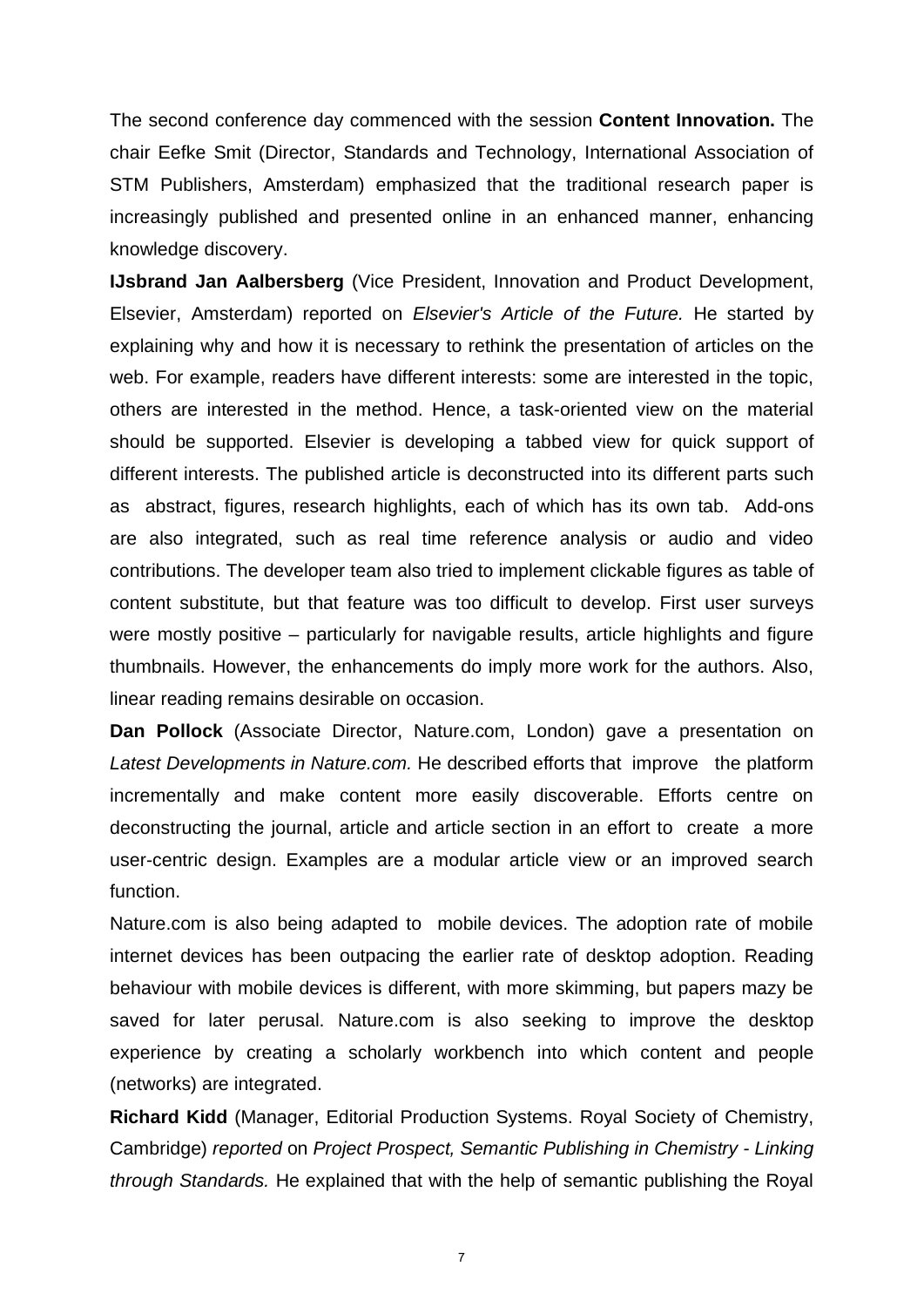Society of Chemistry tried to improve the discoverability, the use, the understanding and the linking of research results. In chemistry, there are a lot of established standards and tools for handling the specific character of chemical information (like structures of molecules), which are used within 30-40% of all publications. But some further challenges still need addressing. For example, it is not possible to automatically derive chemical structures from images and the results of text mining are a lot of work, because all the mined pieces of information need to be cleaned up afterwards (e.g. separating useful from useless pieces). Richard Kidd also reported on ChemSpider, which provides a structure centric community for chemists. For the future there is a lot of work to do concerning different aspects like making the internet searchable by chemical structure and substructure or sharing and discussing research data in the open.

**Ed Pentz** (Executive Director, CrossRef, Oxford) spoke on *Trust and the Stewardship of Scholarly Content*. CrossRef has developed CrossMark, a logo that contains a policy and service whereby the publisher guarantees that the 'Version of Record' continues to be maintained by the publishers (e.g. is amended, updated, corrected). The user can thereby see which online version is legitimate, thus bringing order to the proliferation of versions on the Web, and enabling the true version to be cited correctly. Naturally, the integrity of a publication only can be guaranteed by the publisher, who must be a member of Crossref and hence has the duty to mark new versions and editions. The publisher-maintained copy of a publication will have the CrossMark logo embedded as a "label of quality", which will also be visible in search engine results.

Two parallel sessions followed:

**A) The Future Lab** (Workshop moderated by Ehrhardt F. Heinold, Heinold, Spiller and Partner, Hamburg) explored possible futures of scientific publishing. Four groups were charged with considering the following issues

- How will the publishing value chain change?
- Which role will publishers, libraries and scholarly communities play?
- How will published content change?
- Who will pay for what (e.g. content, access)?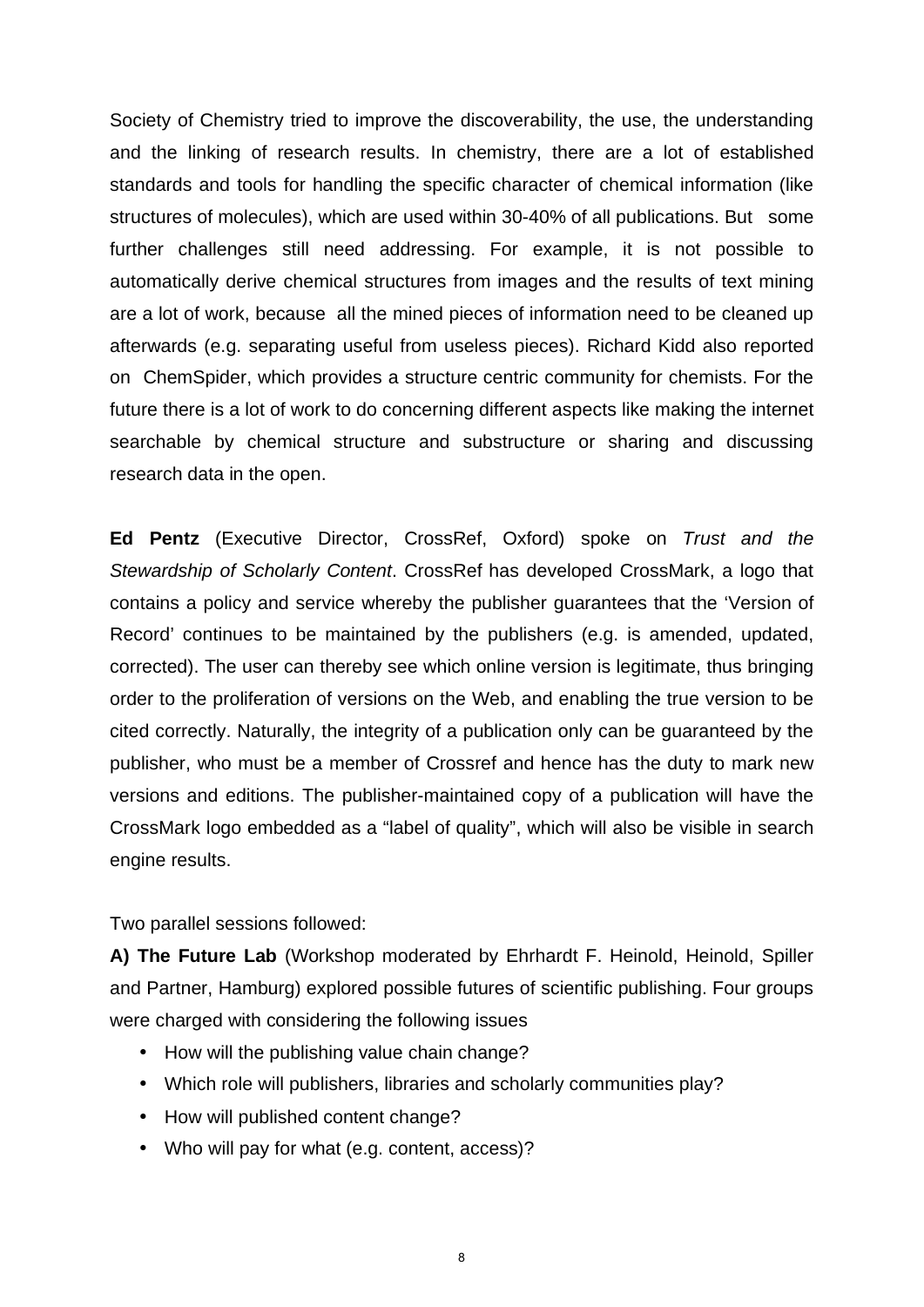The main results of the discussion were that a) the value chain will be transformed into a value cloud as the traditional sequence is overtaken by interactive and recurrent relationships; b) scholarly communities will remain in the driving seat, with publishers seeking to embed themselves in the communities and libraries increasingly in need of finding a new role (also because of national licensing, disintermediation, and the increasing intervention of funders); c) the emergence of new databases (e.g. metadata, citation, usage) will lead to greater variance in publishing platforms and content carriers; and d) payment will centre on service, for example, to authors, for added value, for insertion into the information economy, with the winners likely being the researchers, tools and service providers, service-oriented publishers and new entrants from the smart-tech crowd.

The session **Looking Ahead** was chaired by Dr. Einar Fredriksson (Director, IOS Press, Amsterdam).

**Mark Ware** (Mark Ware Consulting, Bristol) presented some results of a study concerning the topic *Access by Small and Medium-sized Enterprises to Professional and Academic Information.* At the beginning of his speech Mark Ware clarifies the importance of small and medium sized enterprises (SME), which represent about 99% of all UK firms and which are responsible for about 60% of private sector employment. Research is important for these companies as a growth and innovation basis, as 75% of them make use of university resources and about 22% attributed new products ideas to university origins. Amongst different sources for getting access to scientific information journals are the most important ones. About 70% of the companies stated that their access to research literature is easy, and that access has improved within the last years. Those SME that have difficulties in getting access mentioned payment barriers and technical problems concerning online payment as hurdles. There is a wide variety of access channels. Company subscription and licensed databases are the channels used the most. Personal subscriptions and society memberships as well as open access were also mentioned. In contrast, pay per view is not popular (amongst other reasons, prices are too high and payment mechanisms inappropriate), as is library access ("walk-in" access). The problem that internal information services have difficulties in broadening their services online because of restrictions concerning budget or license was also discussed. Finally, the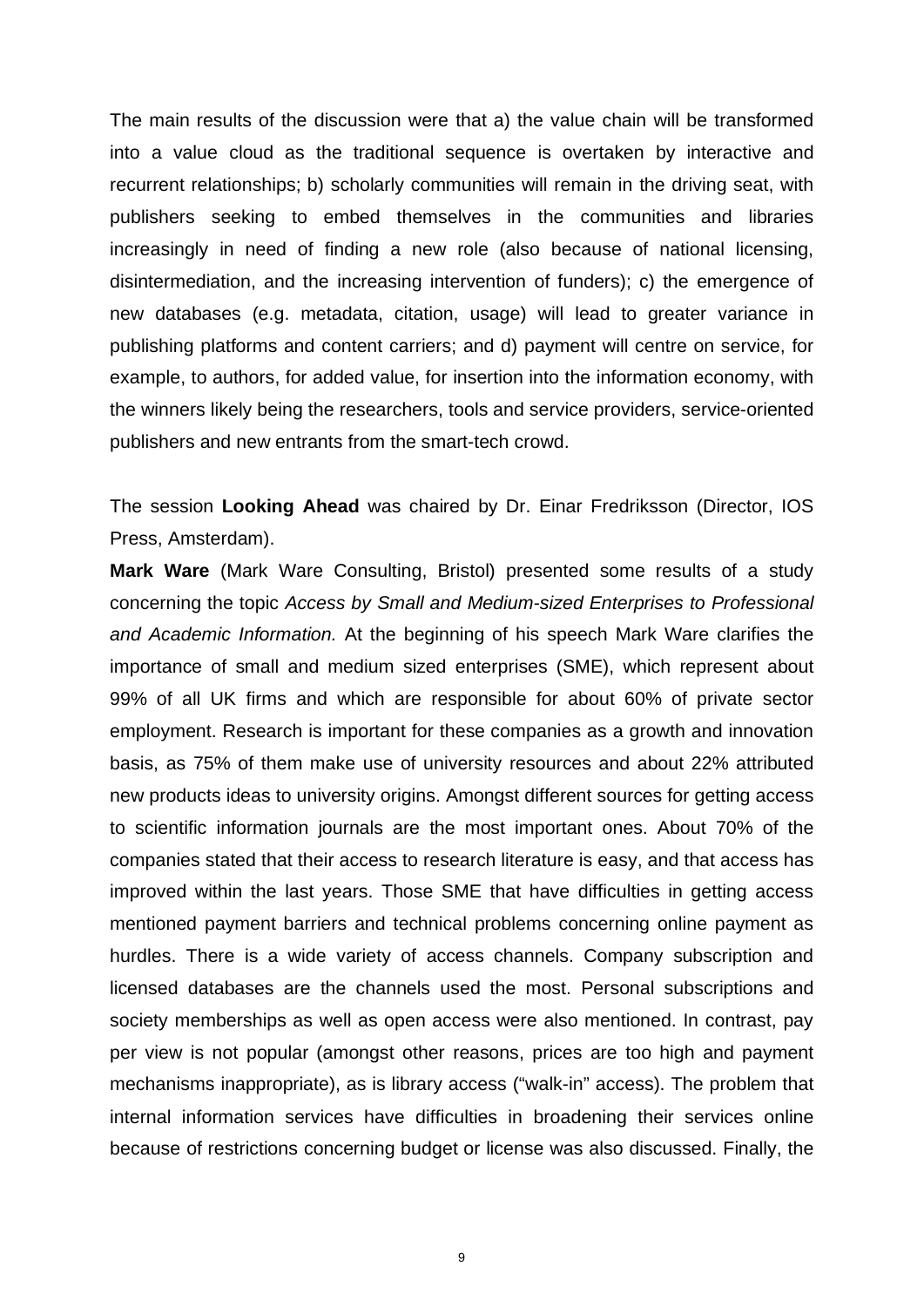authors of the study brought up the question whether a national licence for SMEs could be viable, or if the "iTunes" model could work.

In his talk *Open Access Monographic Publishing in the Humanities* **Eelco Verwerda**  (Publisher, Amsterdam University Press) gave insight into the OAPEN (Open Access Publishing in European Networks) project, which aims at fostering Open Access publishing for humanities and social sciences monographs. This makes sense, because Open Access authors do have a worldwide audience, and the visibility and the impact increases. From the researchers' point of view, full text search and unrestricted access and connections across platforms are advantages. There are also aspects like the spreading of knowledge or increasing ROI in research for funding agencies that underpin that approach. Libraries can improve their services, and from the publishers point of view Open Access books are an effective way to disseminate knowledge. While open access has become mainstream for journals (at least in SMT), this is a very recent phenomenon for monographs. The OAPEN project, which was founded in autumn 2008 by six European countries, therefore aims at finding publishing and especially financial models, to provide a production centre in order to maintain the creation of open content, and to build up an OA library so as to enlarge the accessible and achieve critical mass.

**Martin Fröhlich** and **Felix Hofmann** (Managing Directors, PaperC, Berlin) presented *PaperC: A New Model for Publishers against illegal File Sharing.* "PaperC" is a working platform, which contains textbooks and scientific papers. Students and university researchers can read all documents for free. Solely if users want to download, print or annotate a text they have to pay 10 cent per page. Martin Fröhlich and Felix Hofmann explained that PaperC could be a model against illegal file sharing. They demonstrated how easy it is to already have free access to electronic textbooks, because a lot of illegal platforms provide digital copies of the books. Links to these platforms are often located at the top of the result pages of search engines. PaperC allows students to use a legal alternative to get free access to digital textbooks which are licensed by the publishers.

In the afternoon, the session **Metrics, Ratings & Rankings** was chaired by Mayur Amin (Senior Vice President, Research & Academic Relations, Elsevier, Oxford), who highlighted ongoing innovation and the refinement of measurements.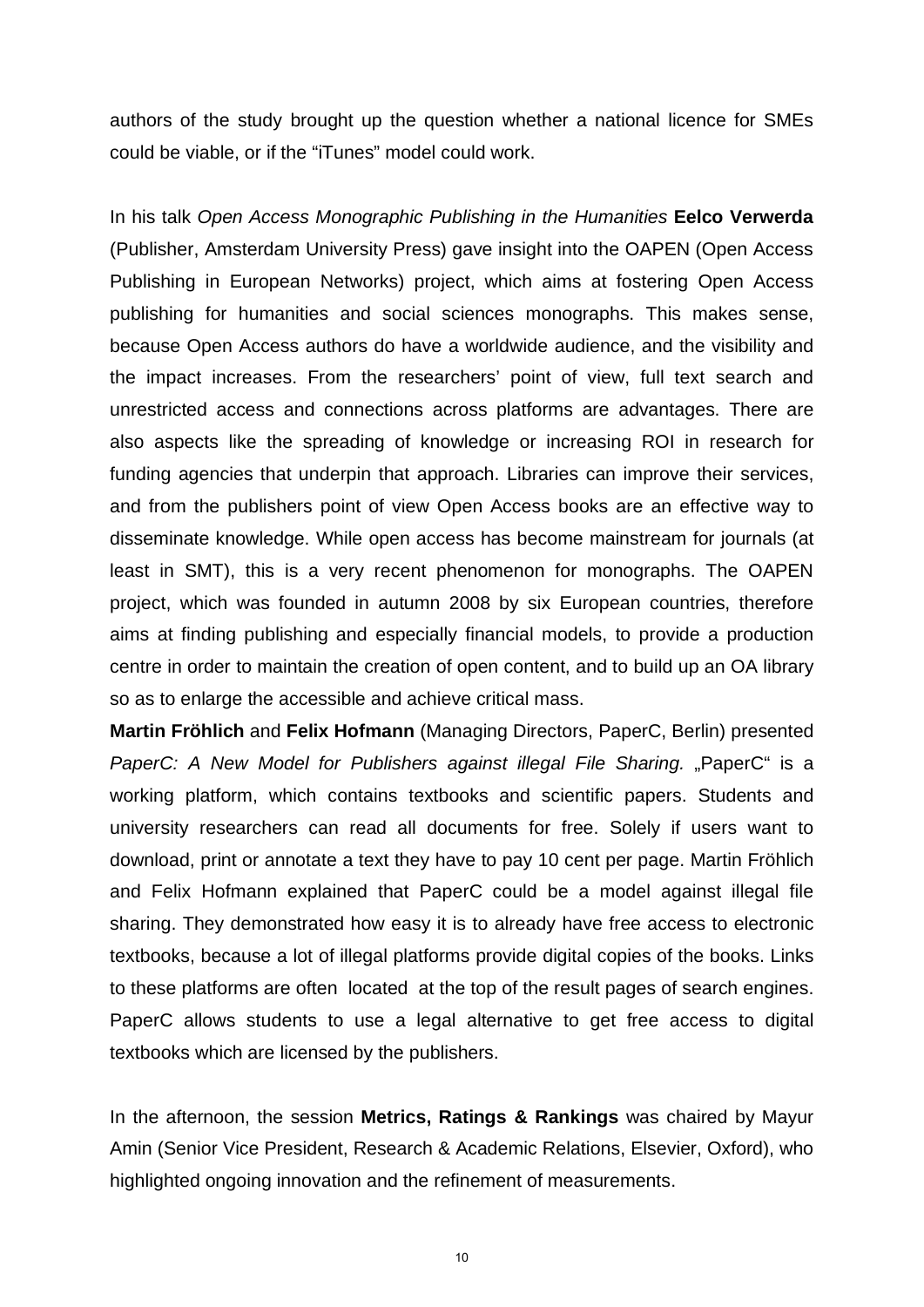**Gregg Gordon** (President & CEO, Social Science Research Network, Rochester, NY) spoke of *Article Level Metrics - What We Don't Know We Don't Know*. SSRN is a service provider to the scholarly community. On the one hand, it enables scholars to deposit their texts, with SSRN often already receiving an initial working paper, followed later by the final version. On the other hand, a long list of publishers and research institutions announce their publications through the SSRN alert services to the community. SSRN has been measuring usage (downloads) and has recently also begun measuring citations (within its database). Furthermore, SSRN is actively exploring new indices, such as the Eigenfactor.

Mr. Gordon highlighted SSRN policies in measuring usage and citations. When producing download statistics for, for example, papers, authors and institutions, , not only robots and the like are discounted, but also measures taken to protect against gaming. Moreover, SSRN encourages scholars to use its data to study metrics and rankings. Producing valid and useful ratings requires the simultaneous improvement of tools and policy, an ongoing effort to innovate.

**Mark Patterson** (Director of Publishing, PLoS, Cambridge) talked about *Article Level Metrics at PLoS.* The Public Library of Science is the largest non-profit Open Access publisher. Recently, it has developed and implemented a concept of article-level metrics. This means that for every article embedded in the item, a comprehensive list of measurements and ratings are available, such as usage, citation, user rating, reader comments, bookmarks, blogs and trackbacks. Measurements may be dependent on third-party provision, e.g. citations are tracked with the aid of external databases.

Mr. Patterson highlighted that PLoS was not primarily interested in serving research assessment, but in aiding the filtering and discovery of content. Moreover, authors would also be able to track impact, for example, usage and citations over the months. Thus, due attention was given to the construction of the landing page. Finally, PLoS is open to the use of its data (Open API) by interested scholars, which also results in independent evaluation of the concepts that PLoS deploys.

**In his speech** *SNIP - A New Metric for a New Era* **Dr. Henk Moed** (Centre for Science and Technology Studies (CWTS), University of Leiden) gave a short but comprehensive overview of the new indicator. SNIP (source normalized impact per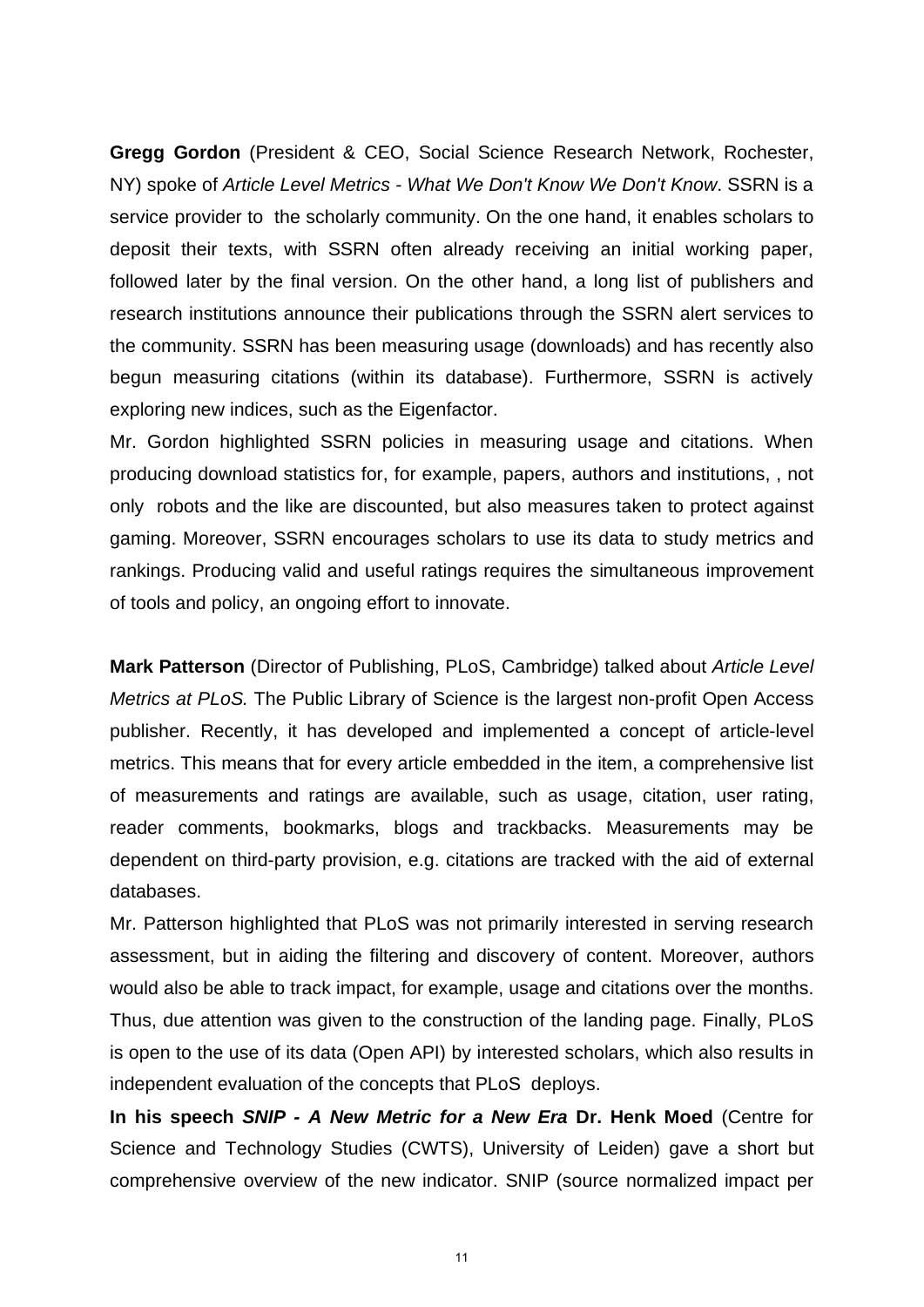paper) takes contextual citation into account, whereby characteristics of the subject field (e.g. the frequency at which authors cite other papers in their reference lists) are factored in. Direct comparison of sources in different subject fields is now possible. The new indicator is defined as follows: a journals raw impact per paper (RIP) divided by the citation potential of its subject field. The former is based on citations given in the citing year to a journal's papers published in the three preceding years. The latter is defined as the average number of cited references per paper in the subject field, and the journal's subject field is defined as the collection of papers citing that journal. As the citation potential of a subject field depends upon the extent to which the used database covers this field, the number of cited references published in journals processed for the used database should be counted (Relative Database Citation Potential (RDCP; SNIP = RIP / RDPC). There are some advantages to the SNIP Indicator. For example it is not necessary to delimitate a journal's subject field based on pre-defined categorization of journals into subject categories, but is entirely based on citation relationships. The new indicator also adjusts differences in referencing practices (citation frequency, rapidity of maturing of citation impact). Although the impact of journals is an aspect of research performance, it should be kept in mind that journal impact factors should not be used as substitutes of citation impact of individual papers or research group publication portfolios.

**Jan Velterop** (Concept Web Alliance, Cobham) gave a speech on *Measuring Is Knowing – Or Is It?* Mr. Velterop voiced his criticism of a runaway system in which metrics are the means to creating the Lazy Man's Credit League Table. He asked whether the focus on metrics lead researchers to playing the impact game not in the interest of science but in defiance of it. Though public pressure for accountability and the rise of competitive funding have certainly favoured the rise of impact metrics, this rise also seems highly compatible with a scientific egosystem in which acknowledgements are the primary currency and most strive to have more acknowledgements (citations) than the next researcher.

Mr. Velterop also voiced reservations about the conceptual foundation of measuring impact, suggesting that it was questionable whether citation countings and rankings were a useful or meaningful measure of anything. No doubt rankings are interesting, but it was hard to see how all the effort devoted in this direction was furthering the progress of science.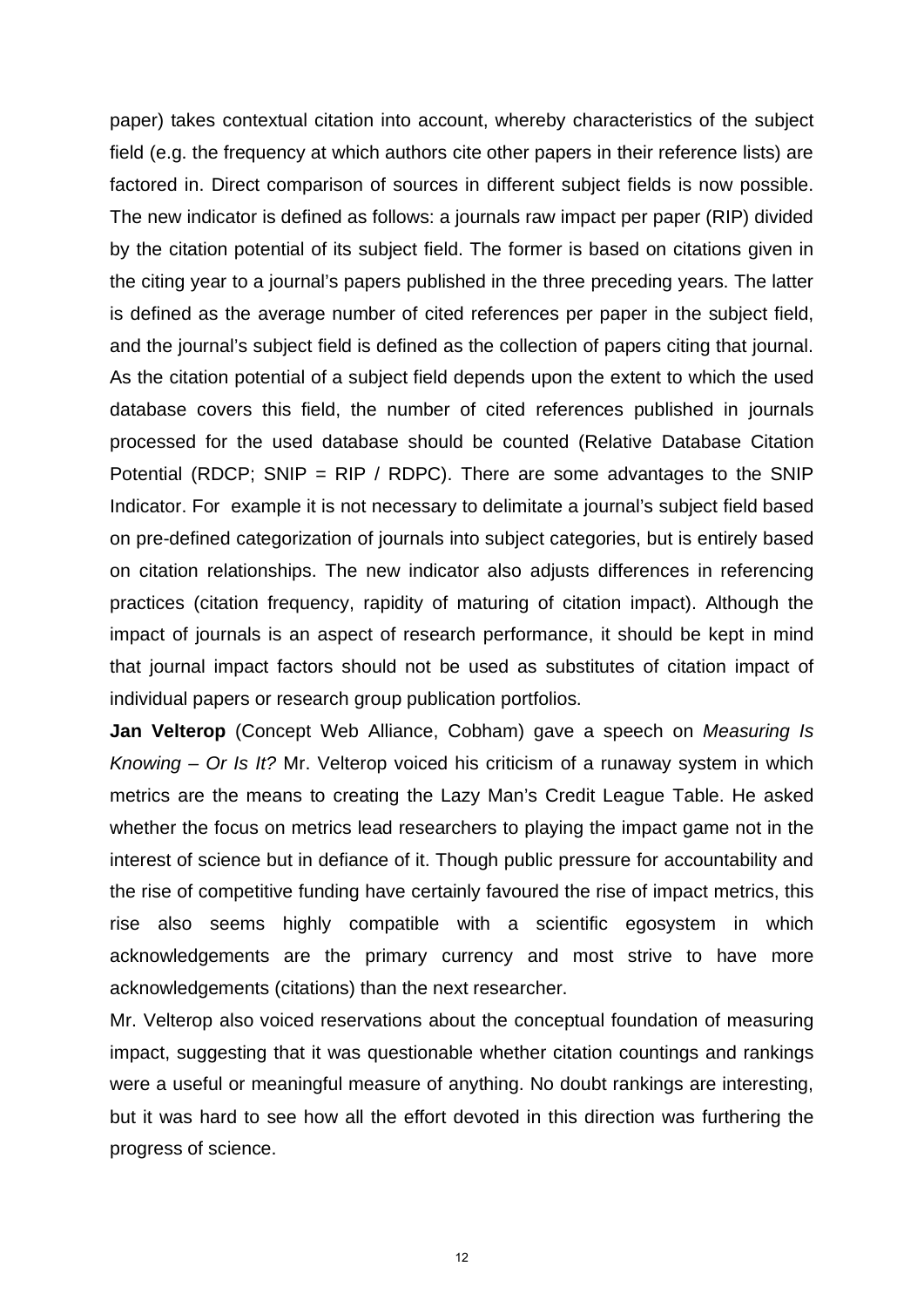The **closing keynote** was given by H. Frederick Dylla (Executive Director & CEO, American Institute of Physics, College Park, MD) on *Bridging the Divide over the Public Access Debate*. Mr Dylla presented his view on the report of the Scholarly Publishing Round Table in the United States, which he had co-authored as a representative of publishers, but which had not been signed by either Elsevier or PLoS. It was commissioned by the House Committee on Science and Technology and involved a process of trying to achieve consensus under Chatham House Rules, i.e. the participants had to refrain from any public disclosure before the presentation of the final report.

Mr. Dylla presented the recommendations of the report. These are that a) an open and full consultation among stakeholders is important; b) specific embargoes should be set according to research field; c) the Version of Record is preferred; d) platforms should be interoperable; e) non-governmental stakeholders should collaborate voluntarily; f) more innovation should be fostered; g) preservation should be given due attention; and g) an Advisory Board should continue at the Office of Science and Technology Policy (OSTP).

The **closing panel** was moderated by Dr. Herman P. Spruijt (President, International Publishers Association (IPA), Geneva). Participants were H. Frederick Dylla (Executive Director & CEO, American Institute of Physics, College Park, MD), Dr. Albrecht Hauff (CEO, Georg Thieme Verlag, Stuttgart), and Prof. Dr. Claudia Lux (Immediate Past President, IFLA, Berlin). Ann Okerson (Yale University, New Haven, CT) was unable to attend, but Mr. Dylla gave a speech on her behalf.

The panel was charged with reflecting on the previous keynote in the light of the conference proceedings. Dr. Hauff indicated that he remained sceptical that open access publishing or open peer review would improve the scientific information landscape. Mr. Dylla, on behalf of Ms. Okerson, called for a move to a broader middle ground on which stakeholders engage in a dialogue to continuously broaden access. Ms. Lux reminded the audience of the dire situation in many libraries, where the money was now almost exclusively being spent on buying online access to journals and books.

Dr. Spruijt summarised what he saw as the main trends, namely that a) structural change was still not complete and hence the digital transition ongoing; b) disintermediation between publisher and reader might be followed by some form of